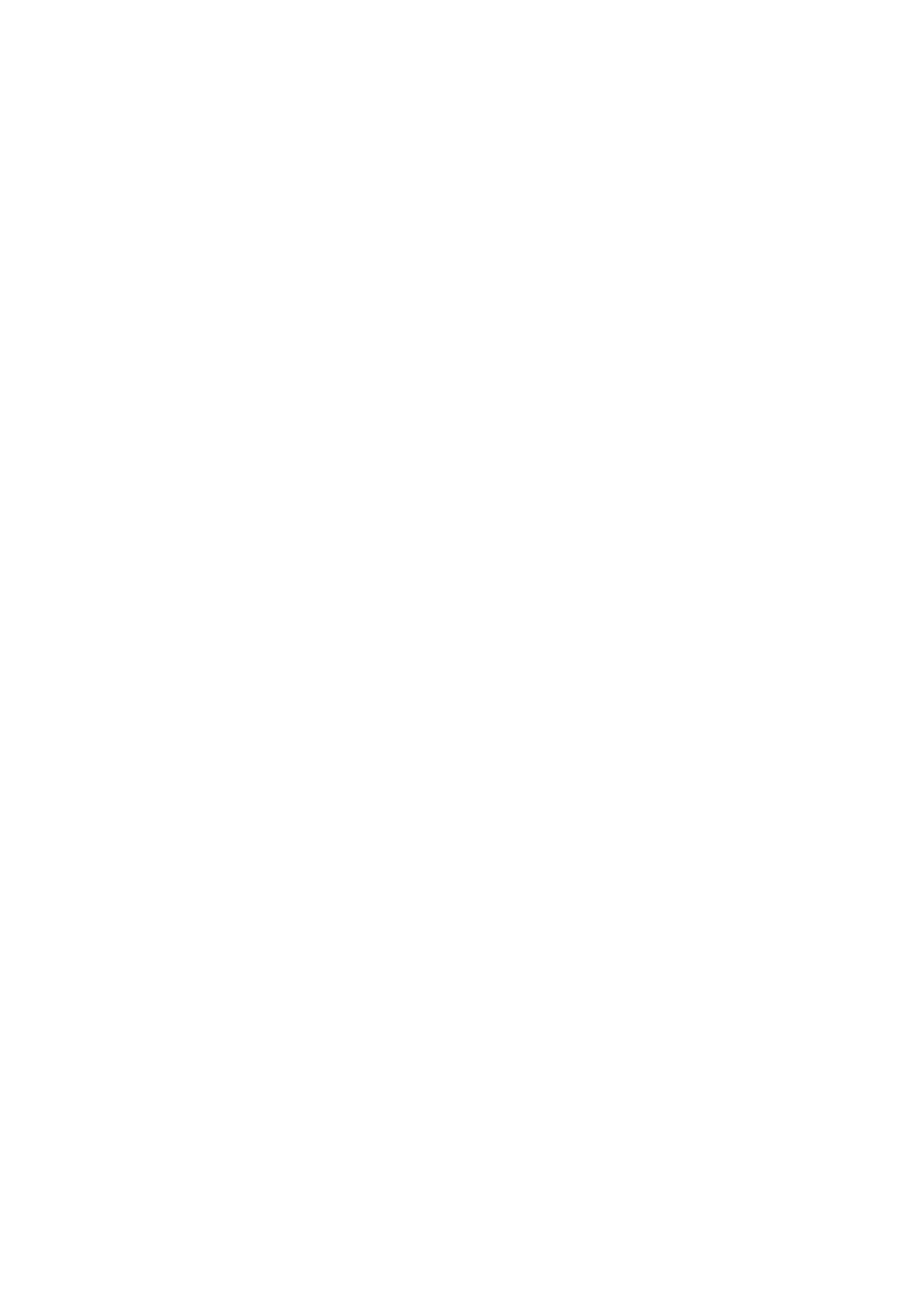هیأت تحریریهی تخصصی

• سردبير تخصصي: دكتر حسن ظهور استاد دانشکدهی مهندسی مکانیک <mark>– دانشگاه صنعتی شریف</mark> دكتر محمدرضا اسلامى استاد دانشکدهی مهندسی مکانیک <mark>– دانشگاه صنعتی امیرکبیر</mark> دکتر فیروز بختیار*ی* نژاد استاد دانشکدهی مهندسی مکانیک <mark>ـ دانشگاه صنعتی امیرکبیر</mark> دكتر اصغر برادران رحيمي استاد دانشکدهی مهندسی ـ گروه مهندسی مکانیک ـ دانشگاه فردوسی مشهد دكتر حسن بصيرت تبريزي استاد دانشکدهی مهندسی مکانیک - دانشگاه صنعتی امیرکبیر دكتر محمود سليمي استاد دانشکدهی مهندسی مکانیک - دانشگاه صنعتی اصفهان دكتر سعيد سهرابپور استاد دانشکدهی مهندسی مکانیک <mark>– دانشگاه صنعتی شریف</mark> دكتر محمود شاكرى استاد دانشکدهی مهندسی مکانیک \_ دانشگاه صنعتی امیرکبیر دکتر محمدمهدی علیشاهی استاد دانشکدهی مهندسی <mark>ـ بخش مهندسی مکانیک ـ دانشگاه شیراز</mark> دكتر سيداحمد فاضل زاده دانشیار دانشکدهی مهندسی – بخش مهندسی مکانیک – دانشگاه شیراز

دكتر بهروز فرشى دانشیار دانشکدهی مهندسی مکانیک \_ دانشگاه علم و صنعت ایران دکتر فرشاد کوثر*ی* استاد دانشکده فنبی ــ گروه مهندسی مکانیک ــ دانشگاه تهران دکتر عل*ی* مقداری استاد دانشکدهی مهندسی مکانیک - دانشگاه صنعتی شریف دکتر علی نوری بروجردی استاد دانشکدهی مهندسی مکانیک <mark>ـ دانشگاه صنعتی شریف</mark> دكتر محمود يعقوبي استاد دانشکدهی مهندسی ــ بخش مهندسی مکانیک ــ دانشگاه شیراز

#### هيأت مشاوران

دكتر مهدى اخلاقي دانشکدهی مهندسی مکانیک ــ دانشگاه صنعتی امیرکبیر دكتر جعفر اسكندري *ج*م دانشکدهی مهندسی مکانیک ــ دانشگاه صنعتبی مالک|شتر دكتر محمودرضا پيشوايي دانشکدهی مهندسی شیمی و نفت ـــ دانشگاه صنعتبی شریف دکتر علمی جعفریان**دهکردی** دانشکدهی فنی، بخش مهندسی مکانیک ـــ دانشگاه تربیت مدرس

دکتر سعید حمشیدی دانشکدهی مهندسی شیمی و نفت ــ دانشگاه صنعتبی شریف دكتر محرم حبيبنژاد كورايم دانشکدهی مهندسی مکانیک ــ دانشگاه علموصنعت ایران دكتر حسن حدادپور دانشکدهی مهندسی مکانیک ــ دانشگاه صنعتی شریف دكتر عليرضا داورى دانشکدهی مهندسی هوافضا ـــ دانشگاه آزاد اسلامی دكتر محمدحسن سعيدى دانشکدهی مهندسی مکانیک ــ دانشگاه صنعتی شریف دكتر محمدسعيد سعيدى دانشکدهی مهندسی مکانیک ــ دانشگاه صنعتی شریف دكتر ابراهيم شيراني دانشکدهی مهندسی مکانیک ــ دانشگاه صنعتی اصفهان دكتر عباس عباسى دانشکدهی مهندسی مکانیک ــ دانشگاه صنعتی امیرکبیر دكتر امير عبدا... دانشکدهی مهندسی مکانیک ــ دانشگاه صنعتی امیرکبیر دكتر حميد فاضلبي پژوهشگاه هوافضا ــ سازمان فضایبی ایران دكتر مانى فتحعلى دانشکده ی مهندسی هوافضا ــ دانشگاه صنعتی خواجه نصیرالدین طوسی دكتر مجيد قريشي دانشکدهی مهندسی مکانیک ــ دانشگاه صنعتی خواجه نصیرالدین طوسی دکتر محمدعلی کوچک زاده دانشکدهی مهندسی هوافضا ــ دانشگاه صنعتی شریف دكتر مهران محبوبخواه دانشکدهی مهندسی مکانیک ــ دانشگاه تبریز دكتر حميدرضا محمدى دانيالى دانشکدهی مهندسی مکانیک ــ دانشگاه صنعتی نوشیروانی بابل دكتر محمدجواد مغرببي دانشکدهی مهندسی مکانیک ــ دانشگاه فردوسی مشهد دكتر محمدباقر ملائك دانشکدهی مهندسی هوافضا ــ دانشگاه صنعتی شریف دكتر بيژن ملائي دارياني دانشکدهی مهندسی مکانیک ــ دانشگاه صنعتی امیرکبیر دكتر امير نجات دانشکدهی فنبی،گروه مهندسی مکانیک ــ دانشگاه تهبان دکتر هوشنگ نصرتی دانشکدهی مهندسی مکانیک ــ دانشگاه صنعتی امیرکبیر



مهندسی مکانیک